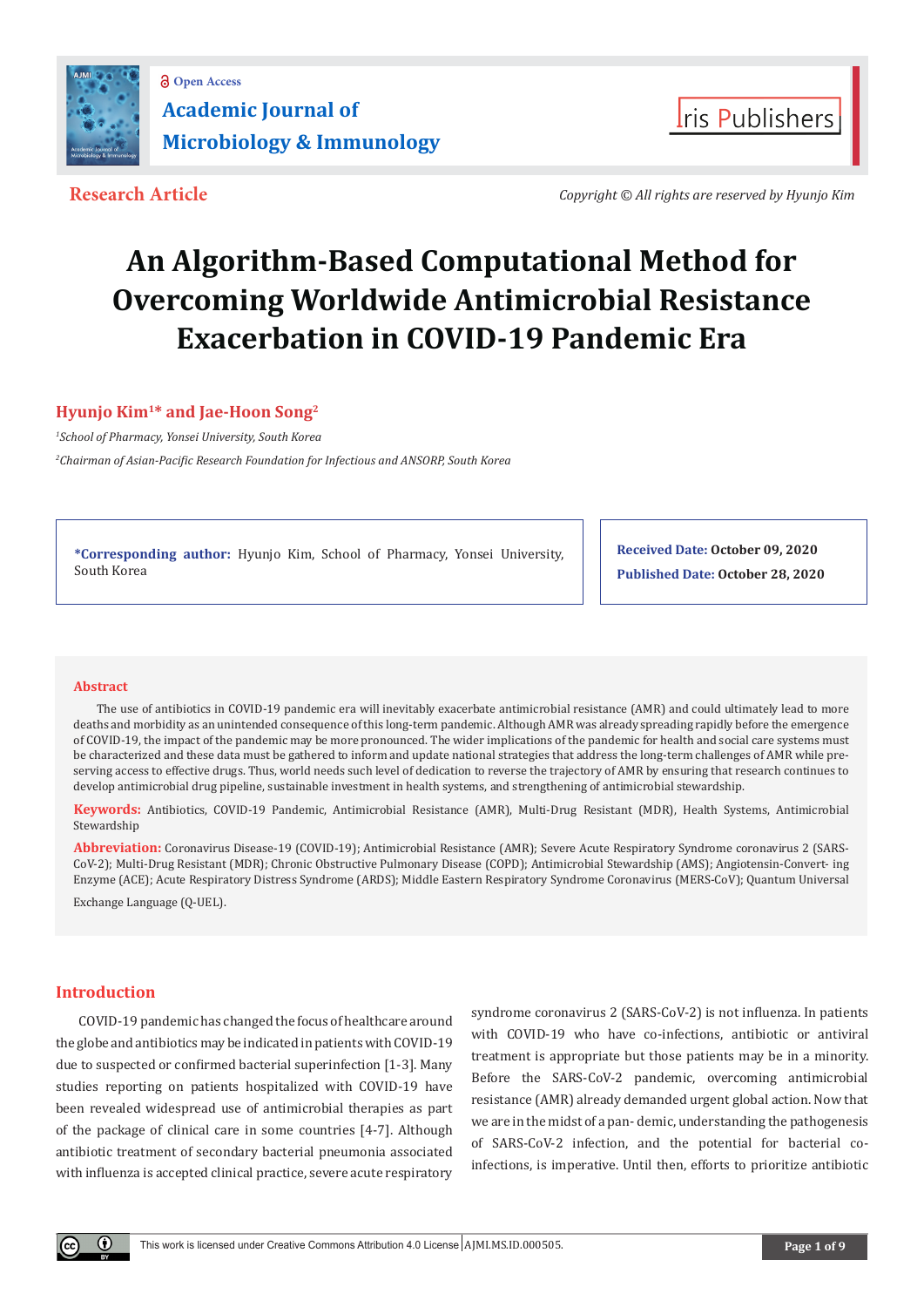stewardship around the world must be redoubled for potential long-term impact on antimicrobial resistance. The COVID-19 has placed huge strains on health and social care systems and resources globally. It is important to con- sider the short and longer-term consequences that COVID-19 may have on antimicrobial use and drug-resistant infections. A concerning potential consequence of the COVID-19 pandemic is the long-term propagation of AMR in the acute care setting, resulting from increased patient exposure to antimicrobials, often sub-optimally or inappropriately used [8,9]. However, the simultaneous disruption of routine care and access to health care in acute and community settings for the non- COVID-19 population could potentially reduce the overall use of antimicrobials. The wider implications of the pandemic for health and social care systems must be characterized, and data must be gathered to inform and update national strategies that address the long-term challenges of AMR while preserving access to effective drugs. The emergence of SARS-CoV-2 has required an un- precedented response to control the spread of the infection and protect the most vulnerable within society. Whilst the pandemic has focused society on the threat of emerging infections and hand hygiene, certain infection control and antimicrobial stewardship policies may have to be relaxed. It is unclear whether the unintended consequences of these changes will have a net-positive or -negative impact on rates of antimicrobial resistance. Furthermore, the urgent focus must be on controlling this pandemic and sustained efforts to address the longer-term global threat of antimicrobial resistance should not be overlooked. Antimicrobials have several roles during the pandemic at the individual and organizational impact. Agents are being explored in clinical trials as potential direct therapies for SARS-CoV-2 such as azithromycin and antivirals such as lopinavir [10,11] and ritonavir [10,11], and remdesivir [12]. Antimicrobials are commonly prescribed for the management of presumptive or confirmed bacterial co-infection directly related to COVID-19, cooccurring at the time of infection, or associated with health care, such as prolonged admission to critical care. Combined with a lack of rapid diagnostic and decision support tools to support the clinical management of COVID-19, increased unnecessary antimicrobial use occurs [13-15]. Direct risks to the patient include side effects and adverse drug events. Increases in unnecessary antimicrobial use potentiates future risk of AMR through driving selection of multi-drug resistant (MDR) organisms and car-bapenemase producing Enterobacteriaceae [16,17]. Meanwhile, the impact of the pandemic on antimicrobial prescribing and AMR in the community remains largely unknown. Sustained public campaigns on the role of antibiotics in viral infections as well as the increased use of telemedicine may also reduce antimicrobial prescribing and AMR, but this is yet to be described [18]. In addition to the service changes, some routine infection control practices may have been compromised, including isolation of patients with MDR organisms as well as the redeployment of diagnostics to focus on SARS-CoV-2

in place of routine screening and surveillance for resistant bacteria, other respiratory viruses and healthcare-associated infections. However, emphasis on the role of hand hygiene may reduce transmission of AMR and diseases that would drive antibiotic use [3]. Moreover, the pressure on finite resources, such as medications (including antimicrobials) and high volume needs such as personal protective equipment for patients with COVID-19 may deplete availability of resources for the prevention and management of other infectious diseases. Following the initial global surge in COVID-19 cases, further surges are expected until control measures, such as vaccination, are introduced.

#### **Methods**

This study was performed following WHO guidelines using an online tool for evidence synthesis and was conducted to identify common bacterial/fungal co-infections reported in patients diagnosed with coronavirus infections since January 1st 2020. The MEDLINE and EMBASE databases were searched from 1st January 2020 to 2nd October 2020 using a combination of broad-based (and wildcard) search criteria including, coronavirus, COVID-19, SARS-1, MERS, bacterial, co-infection, antibiotics, AMR, MDR. Given the rapidly evolving nature of the literature on SARS-COV-2, journal advanced articles in leading infection journals and bibliographies of relevant articles were also reviewed. Covidence review gets out of the way so that we can bring the best evidence to the world, more quickly.

# **Results**

# **Ongoing antimicrobial stewardship for co-infection and antimicrobial usage**

We strongly believe co-infections play a significant role during COVID-19. Chronic obstructive pulmonary disease (COPD) is one of comorbidities associated with severe COVID-19. COPD patients are colonized by bacterial pathogens even at the stable phase of the disease, making it likely that SARS- CoV-2 infection occurs in patients already colonized with bacteria. Secondly, the very likely possibility exists that severe COVID-19 patients could be subsequently or co-incidentally infected by bacteria. The median hospital stage of COVID-19 patients is 7 days but can reach up to 14 days or even longer, and the risk of a hospital-associated pneumonia increases significantly the longer the hospitalization period. As shown in Figure 1, SARS-CoV-2 virulence factors interact with the lungs and evoke an immune response. Co-infection may result in an exuberant inflammatory response. It is also plausible that the type of immune response induced by SARS-CoV-2 may enable bacteria to flourish in the lungs. On the other hand, bacterial colonization may predispose to SARS-CoV-2 infection because the innate immune host defenses may be down-regulated enabling virus survival, growth and pathology. Co-infection may exacerbate the tissue damage; and the exuberant inflammatory response may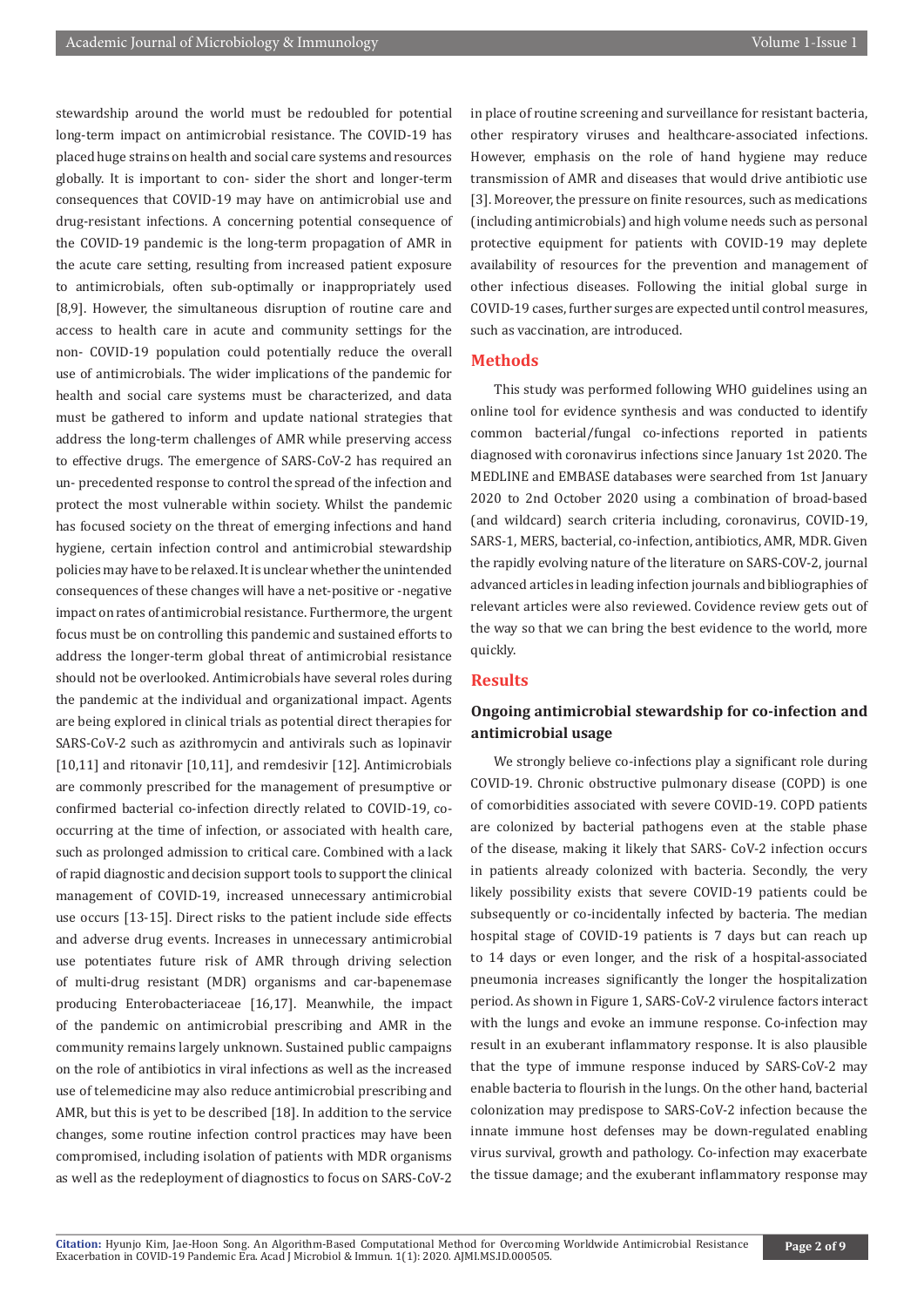further amplify the lung damage triggered by SARS-CoV-2. Addition to it, we demonstrate that NHC potently inhibits the divergent -CoVs MHV and MERS-CoV [19]. These data are consistent with a mode of action, as evidenced by a decrease in specific infectivity and an increase in G: A and C: U transition mutations present at low frequencies across the genome after treatment with NHC. We also demonstrate that robust resistance to NHC is difficult to achieve in both MHV and MERS-CoV as shown in Figure 2.





Consequently, bacterial respiratory co-infection in the setting of SARS-CoV-2 infection remains poorly described. A description of co-infection and antimicrobial usage is needed to guide ongoing antimicrobial stewardship [20-23]. The rate of bacterial coinfection in SARS-CoV-2 is low. De- spite this, prolonged courses of antimicrobial therapy were primary required in further cohort study. We recommend active antimicrobial stewardship in COVID-19 cases to ensure appropriate antimicrobial prescribing. This study reflects antimicrobial prescribing practices during the COVID-19 pandemic in the absence of an active AMS team.

We demonstrate prolonged duration of antimicrobial treatment despite an alternative diagnosis and absence of evidence for bacterial co-infection as presented in Table 1. We suggest that AMS interventions are required in any ongoing COVID-19 infections, particularly focusing on discontinuing empirical therapy in the setting of negative cultures. Furthermore, the latest update of WHO's interim guidance on the clinical management of COVID-19 incorporates antibiotic stewardship principles with specific recommendations [24]. The guidance further states that empiric antibiotic bacterial pneumonia treatment can be considered in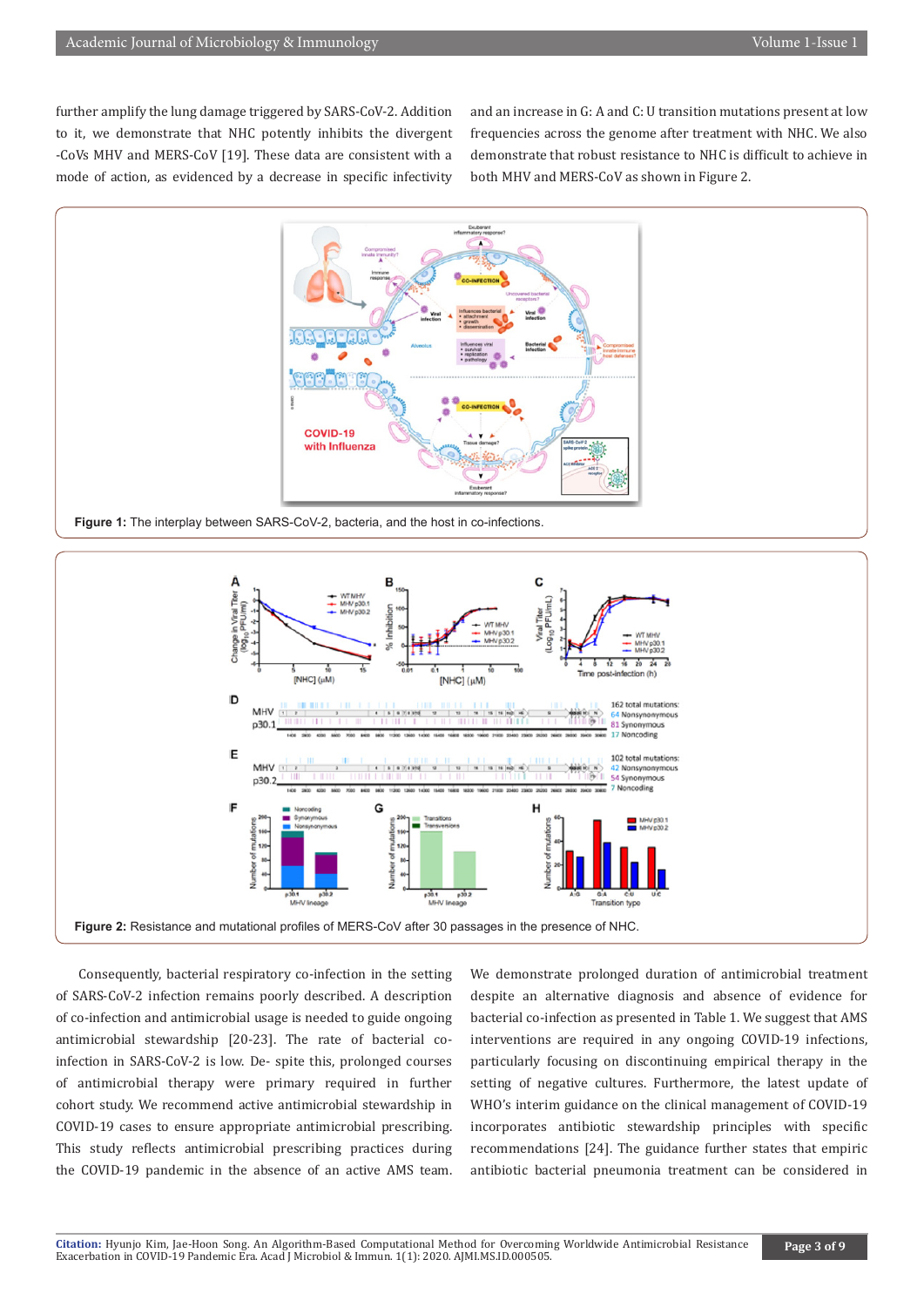older people residing in long-term care facilities. As these are nonhospitalized patients, antibiotics within WHO's AWaRe (access,

watch, reserve) classification of antibiotics categorized as access, such as co-amoxicillin, should preferably be administered.

| <b>Classification</b>       | Gender |        | Age              | <b>CFS</b> | Antimicrobial agent |                |
|-----------------------------|--------|--------|------------------|------------|---------------------|----------------|
| <b>Specification</b>        | Male   | Female | Years            | Median     | Choice(N)           | Duration(days) |
| Non-severe                  | 29     | 15     | 66 (26-<br>90)   | $3(1-7)$   | $\ast$              | $6(2-14)$      |
| cephalosporin               |        |        |                  |            | $\overline{4}$      |                |
| amoxicillin/clavulanic acid |        |        |                  |            | 20                  |                |
| piperacillin/tazobactam     |        |        |                  |            | 18                  |                |
| meropenem                   |        |        |                  |            | $\mathbf{1}$        |                |
| anidulafungin               |        |        |                  |            | $\mathbf{1}$        |                |
| amoxicillin/clavulanic acid |        |        |                  |            |                     |                |
| + clarithromycin            |        |        |                  |            | $\boldsymbol{6}$    |                |
| <b>Severe</b>               | 29     | 11     | $66(21 -$<br>92) | $3(1-7)$   | $\ast$              | $7(1-14)$      |
| cephalosporin               |        |        |                  |            | $\overline{2}$      |                |
| amoxicillin/clavulanic acid |        |        |                  |            | 18                  |                |
| piperacillin/tazobactam     |        |        |                  |            | 19                  |                |
| meropenem                   |        |        |                  |            | 3                   |                |
| anidulafungin               |        |        |                  |            | $1\,$               |                |
| amoxicillin/clavulanic acid |        |        |                  |            |                     |                |
| + clarithromycin            |        |        |                  |            | $\mathbf{1}$        |                |

**Table 1:** Characteristics of treatment groups, antimicrobial choice and antimicrobial treatment duration.

\*Comparison of non-severe and severe respiratory infection groups. Demographics, antimicrobial prescription and antimicrobial treatment duration are shown. No significant difference between groups is noted.

# **Potential long-term impact of COVID-19 on antimicrobial use and AMR**



Consideration needs to be given to the impact of the COVID-19 pandemic and vaccination has been identified as a potential key intervention for reducing antimicrobial usage and therefore drugresistant infections. There is a risk that the pandemic will lead to major disruptions to immunization services, with major longterm consequences, including secondary outbreaks of vaccine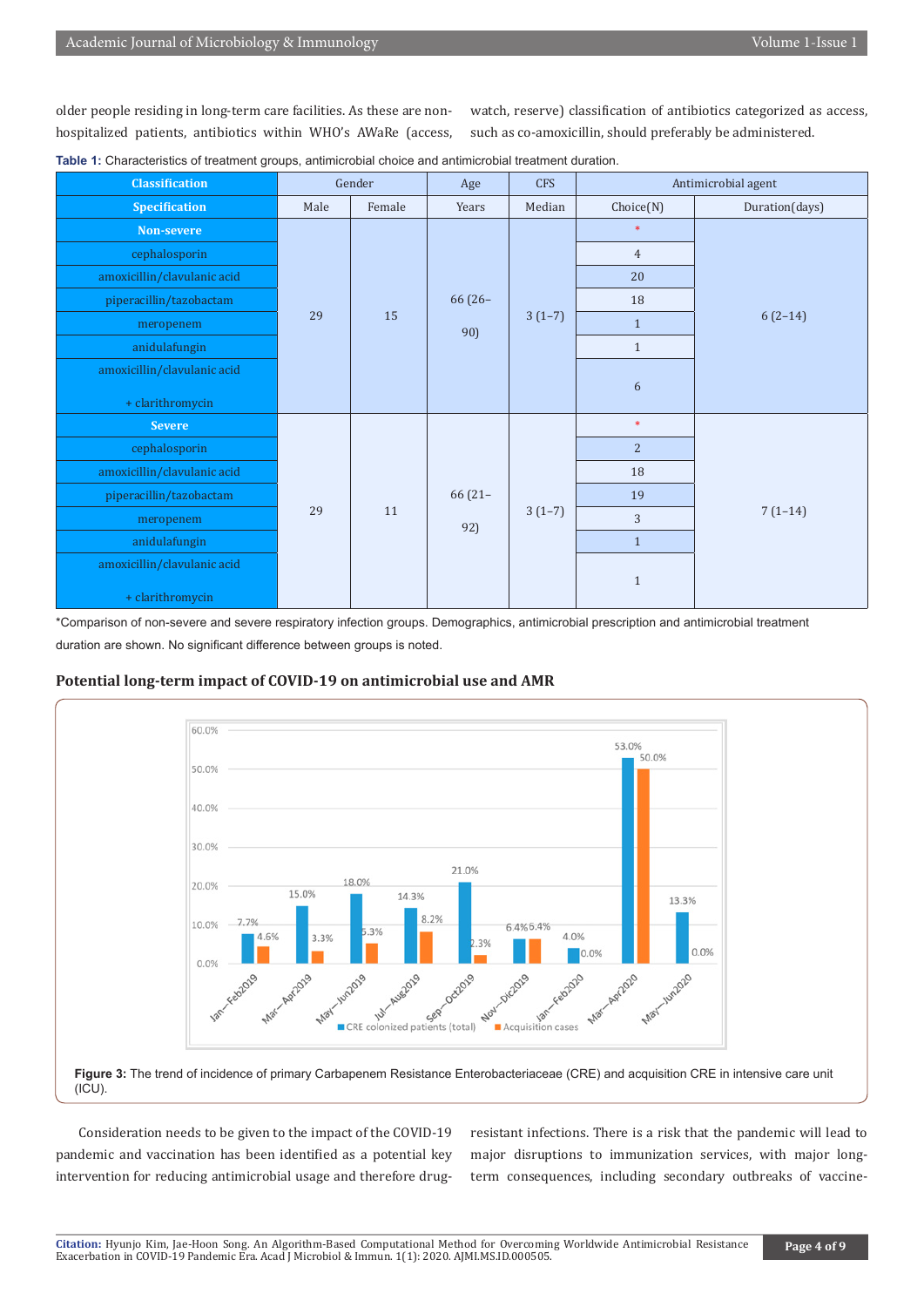preventable diseases. The impact on control of MDR tuberculosis as a result of demands on health resources is likely to disproportionately impact low-income and middle-income countries, placing strain on fragile and overstretched health-care systems [25-27]. Particular attention was given to infection control practices with hand hygiene intervention, definition by checklist and continuous training on contact precautions for CRE carriers [28]. We also recommend active surveillance through systematic screening with rectal swab and clinical culture to search patients colonized by CRE, performed on all new ICU admissions and tested again on the seventh day of hospitalization (see Figure 3). The surveillance test to detect CRE on rectal swab was a culture-based method with a direct inoculation into specific selective chromogenic media. It was reported that growing colonies were identified by Vitek-MS, matrix-assisted laser desorption [29]/ionization time-of-flight (MALDI-TOF, bioMeriéux) [30], and tested for carbapenems resistance [31,32] and antibiotic susceptibility using the Vitek 2 system (bioMerieux, Marcy-L'Étoile, France) [33]. Enterobacteriaceae colonies [34] were also analyzed by immunochromatography test, for the identification of OXA-48 like, OXA carbapenemase (OXA-163) [35], Klebsiella Pneumoniae [36], Carbapenemase (KPC) [37], New Delhi Metallo-beta-lactamase (NDM) [38], and Verona Imipenemase (VIM) carbapenemases [39].

To mitigate the potential long-term impact of COVID-19 on antimicrobial use and AMR, health and social care systems must act to ensure that knowledge and evidence are effectively gathered to rapidly shape understanding and inform action. Evaluation of the impact of the pandemic on antimicrobial usage, AMR and access to effective antimicrobial treatments is essential to support the development of mitigation strategies. Clinical treatment guidelines to limit unnecessary antimicrobial exposure, measures to maintain routine surveillance of AMR and review of national policies that do not neglect essential public health programs in tuberculosis control and immunization delivery are essential. These strategies need to be supported by responsive national and international action plans that embed AMR as a priority in the post-COVID-19 era. At the national level, diagnostics and decision support should be developed to differentiate secondary bacterial infection during COVID-19. The role of specific biomarkers such as procalcitonin warrants further investigation [40]. Linkage of data to artificial intelligence-driven decision support software may provide added benefit. Antimicrobial stewardship should become an essential part of the individual clinical teams practice. Broader stewardship engagement will promote wider adoption of interventions designed to optimize treatment and reduce inappropriate antimicrobial use. Within primary care, data are urgently required to evaluate the impact of COVID-19 on antimicrobial prescribing, antibiotic access and clinical outcomes of infection. Novel approaches to stewardship and optimizing prescribing including telemedicine must be explored. Rapid progress has been made globally in basic sciences, epidemiology, diagnostics and clinical research in

tackling COVID-19. There is also a societal opportunity to capitalize on the experience and learning from the pandemic to improve existing infection control and to sustain the raised awareness of the importance of vaccines and effective antimicrobial therapy. Coordination at the national level is required to gather evidence on the complex consequences of COVID-19 to inform necessary actions to reduce the potential longer-term impact on AMR and access to effective antimicrobials. For future study it will be investigated that the ex- acerbation of antimicrobial resistance (AMR), viral persistence and hyper-activation of the immune system by COVID-19 may be linked to inactive anti-aging genes. In the developing world plasma bacterial lipopolysaccharides (LPS) have increased and associated with repression of the anti-aging gene Sirtuin 1 the COVID-19 viral persistence and hyper-activation of the immune system is possibly extended with Sirtuin 1 gene inactivation. Activators of Sirtuin 1 may be critical to prevent the severity of the COVID-19 infection and exacerbation of AMR [41- 43].

# **Future design of synthetic vaccines as antagonists of COVID-19 infection**

In the midst of the SARS-CoV-2 or COVID-19 outbreak the need for research into the development of antiviral agents is brought into sharp focus worldwide for scientists, governments and the public alike [44]. This special issue includes primary research into new antiviral agents with activity against a range of clinically and economically important viruses. SARS-CoV-2 is a newly emerged β-Coronavirus [45] with sustained human-to-human transmission via the respiratory tract. Influenza viruses are another group of respiratory viruses, which account for 300–600 K deaths annually and represent an ever-present pandemic threat. Emergence of drug-resistant influenza strains is driving research into new anti-influenza drug candidates with different modes of action additionally [46].

#### **Computational Methods**

The main methods are essentially standard bioinformatics approaches as used and some methods,

e.g. rules for epitope prediction, are best discussed in this study context [47-49]. The Q-UEL methods (see Figure 4) specifically for bioinformatics are discussed [50-54], and those for computational chemistry and docking of compounds are those using KRUNCH as described in Figure 5. They are somewhat unorthodox by focusing on heuristics to handle the multiple energy minimum problem, but the end effect is probably similar to that of long runs using high grade molecular dynamics calculations, given opportunities for calibration. Epitope predictions lie in more traditional one dimensional bioinformatics, and in this paper but briefly, it is in part because sections predicted with runs of tendency to be immunogenic even if they are incorrect as structure predictions.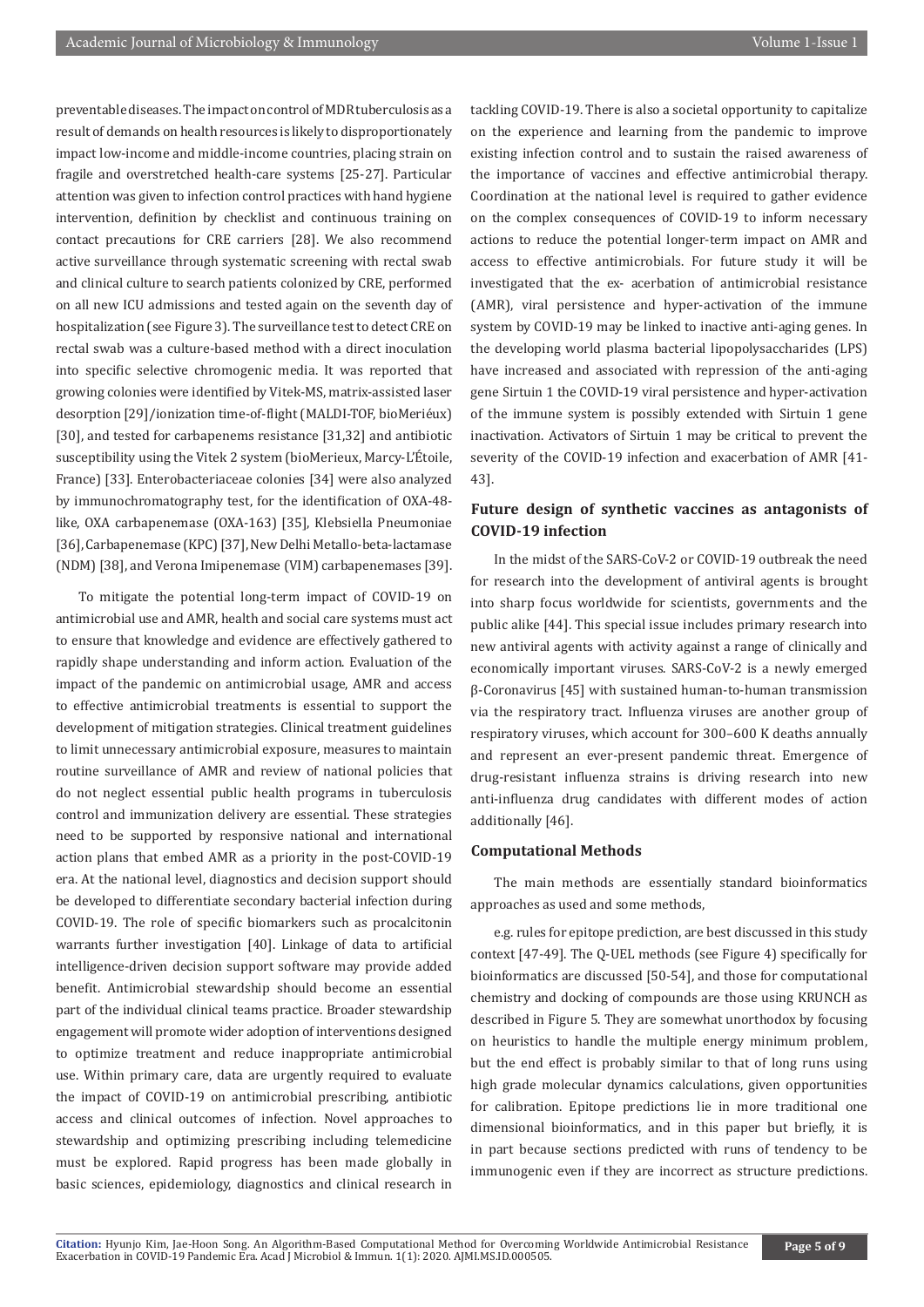However, charged residues in α-helices and β-sheets are believed to be occasionally B-epitopes, and short sections extended chain can effectively imply loops. The core and initial rules for B-epitope prediction used in the present study [55,56]. A main conclusion is that peptide KRSFIEDLLFNKV remains of special interest as well conserved across coronaviruses. Some modifications of the RS-FIEDLLFNKV motif in CoVids of mammalian hosts summarized in Table 2. Other sites and other proteins of the virus may, of course,

emerge as the solutions to this formidable problem. All aspects of the virus must be considered. However, even the ACE2 binding domain is significantly more prone to accepted mutations (see Figure 5). The recurrence of the core features of the KRS- FIEDLLFNKV motif over so many diverse species reminds us of zoonotic origins, and it might be recalled that we consider that many and perhaps all plagues of mankind might ultimately be of ani- mal origin (see Table 2).



**Figure 4:** Generative transformation process of the uploaded data set to activate the automated statistical studies.



ACE2 interacting with spike glycoprotein

**Carbenoxolone Analogue** 

**Figure 5:** Structure of ACE2 interacting with spike glycoprotein receptor domain and Carbenox- olone Analogue In Situ in the 11β-hydroxysteroid dehydrogenase type 1 Steroid Binding Cavity which is the strongest binder in the KRUNCH Modeling System.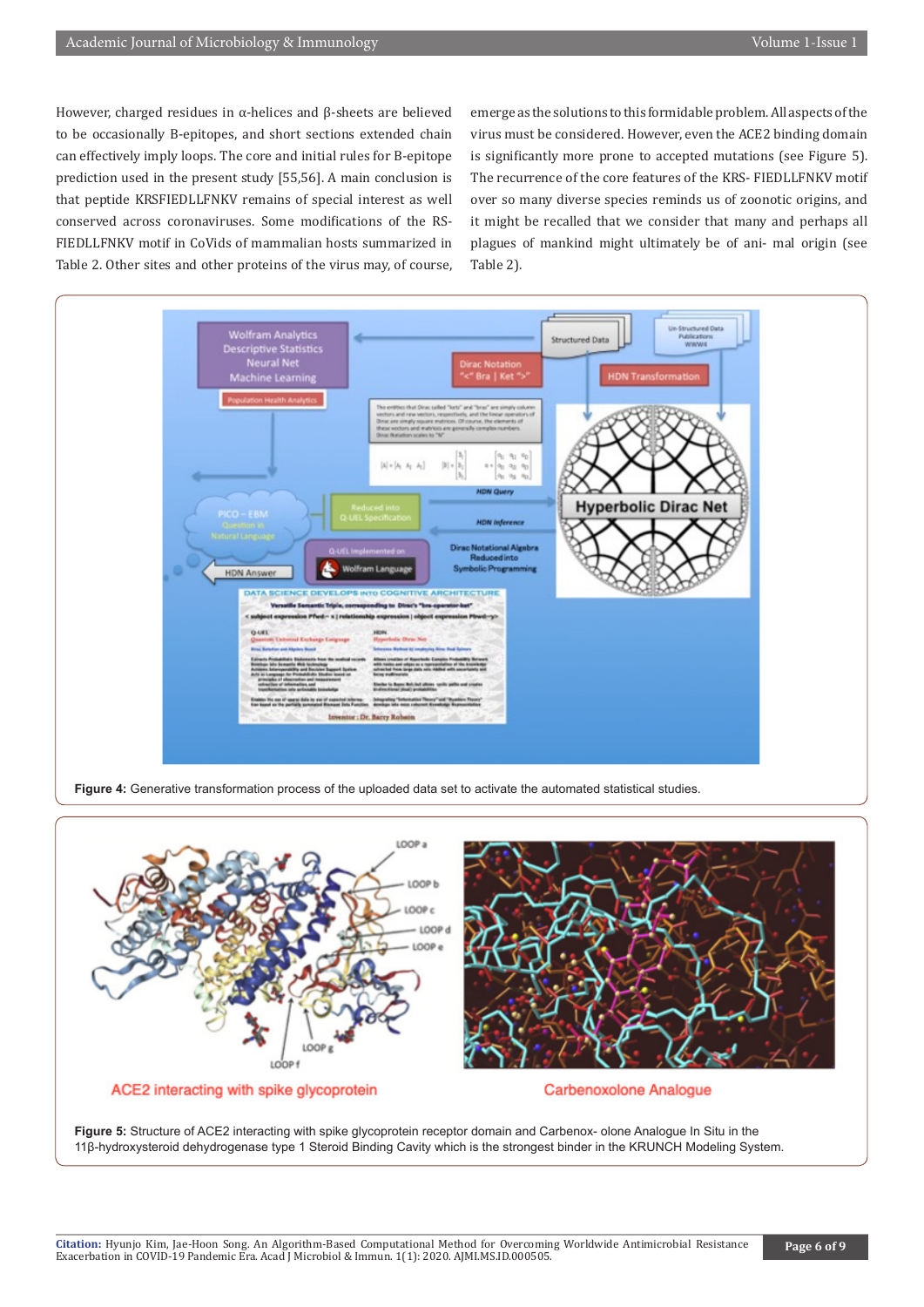| <b>Origin</b>          | <b>Coronavirus</b>                                                    | <b>Motif</b>           | <b>Reference</b> |
|------------------------|-----------------------------------------------------------------------|------------------------|------------------|
| Bat, civet,<br>pig     | SARS-CoV-2 and related coronaviruses                                  | <b>RSFIEDLLFNKV</b>    | MN908947.3       |
| Kenya/Bat<br>KY22/2006 | Chaerephon bat coronavirus                                            | <b>RSFFEDLLFDKL</b>    | ADX59495.1       |
| Bat                    | NL63-related bat coronavirus                                          | <b>RSFVEDLLFDKV</b>    | APD51483.1       |
|                        | 229E-related bat coronavirus                                          | <b>RSAIEDILFSKV</b>    | ALK28767.1       |
|                        | Bat - [BtNv-AlphaCoV/SC2013]                                          | <b>DNRGSFIEDLLFDKV</b> | YP 009201730.1   |
|                        | Western Australian microbat                                           | <b>DNRGSFIEDLLFDKV</b> | OGX41957.1       |
|                        | Bat-CoV/P.kuhlii/Italy/ 3398-19/2015                                  | <b>ENKGSFIEDLLFDKV</b> | AZF86124.1       |
| Rat                    | Lucheng Rn rat coronavirus                                            | <b>RSFIEDLLFDKI</b>    | YP 009336484.1   |
| Shrew                  | Wencheng Sm shrew coronavirus                                         | <b>RSVLEDLLFDKI</b>    | ASF90465.1       |
| Dog                    | Canine Coronavirus                                                    | <b>RSAIEDLLFNKV</b>    | AAP72150.1       |
|                        |                                                                       | RKYRSAIEDLLFDKV        | ADU17734.1       |
| Pig                    | Porcine coronavirus (transmissible gastroenteritis of pigs,<br>TGEV). | <b>RSAIEDLLFSKV</b>    | ASV64340.1       |
| Cat                    |                                                                       | <b>RSAVEDLLFNKV</b>    | ADC35472.1       |
|                        |                                                                       | <b>RSAVEDLLFDKV</b>    | ABI14448.1       |
|                        | Feline coronavirus                                                    | <b>RKYRSAIEDLLFDKV</b> | BAN67909.1       |
|                        |                                                                       | <b>RKYRSTIEDLLFDKV</b> | BAP19067.1       |
|                        |                                                                       | RKYGSAIEDLLFDKV        | AAY32596.1       |
| Human                  | Human HCoV-HKU1 "Flu-ish" cold                                        | <b>RSFFEDLLFDKV</b>    | NC 006577.2      |

**Table 2:** Coronaviruses from mammalian hosts modified in RSFIEDLLFNKV motif of epitopes.

# **An algorithm-based method for overcoming resistance to antiviral agents**

COVID-19 disease pathogenesis is characterized by an initial virus-mediated phase, followed by inappropriate hyper-activation of the immune system leading to organ damage. Targeting of the SARS-CoV-2 viral receptors is being explored as a therapeutic option for these patients. In previous paper, we summarize several potential receptors associated with the infectivity of SARS-CoV-2 and discuss their association with the immunemediated inflammatory response [57]. In addition to it, this paper is presented the potential for the development of resistance towards antiviral drugs. An algorithm-based platform to improve

the efficacy of and overcome resistance to viral receptor blockers through the introduction of personalized variability is described in Figure 6. This method is designed to ensure sustained antiviral effectiveness when using SARS-CoV-2 receptor blockers [58]. The introduction of personalized variability to counter resistance to antiviral treatments. Regular, fixed dosing using an antiviral agent with robust and rapid effects is expected to lead to viral clearance, while fixed dosing regimens of moderately effective drugs may lead to drug resistance, viral persistence, an augmented hyper-activation of the immune system, and severe disease. The introduction of an algorithm-based dosing method based on quantified variability patterns derived from disease and host parameters improves the response to antiviral drugs.

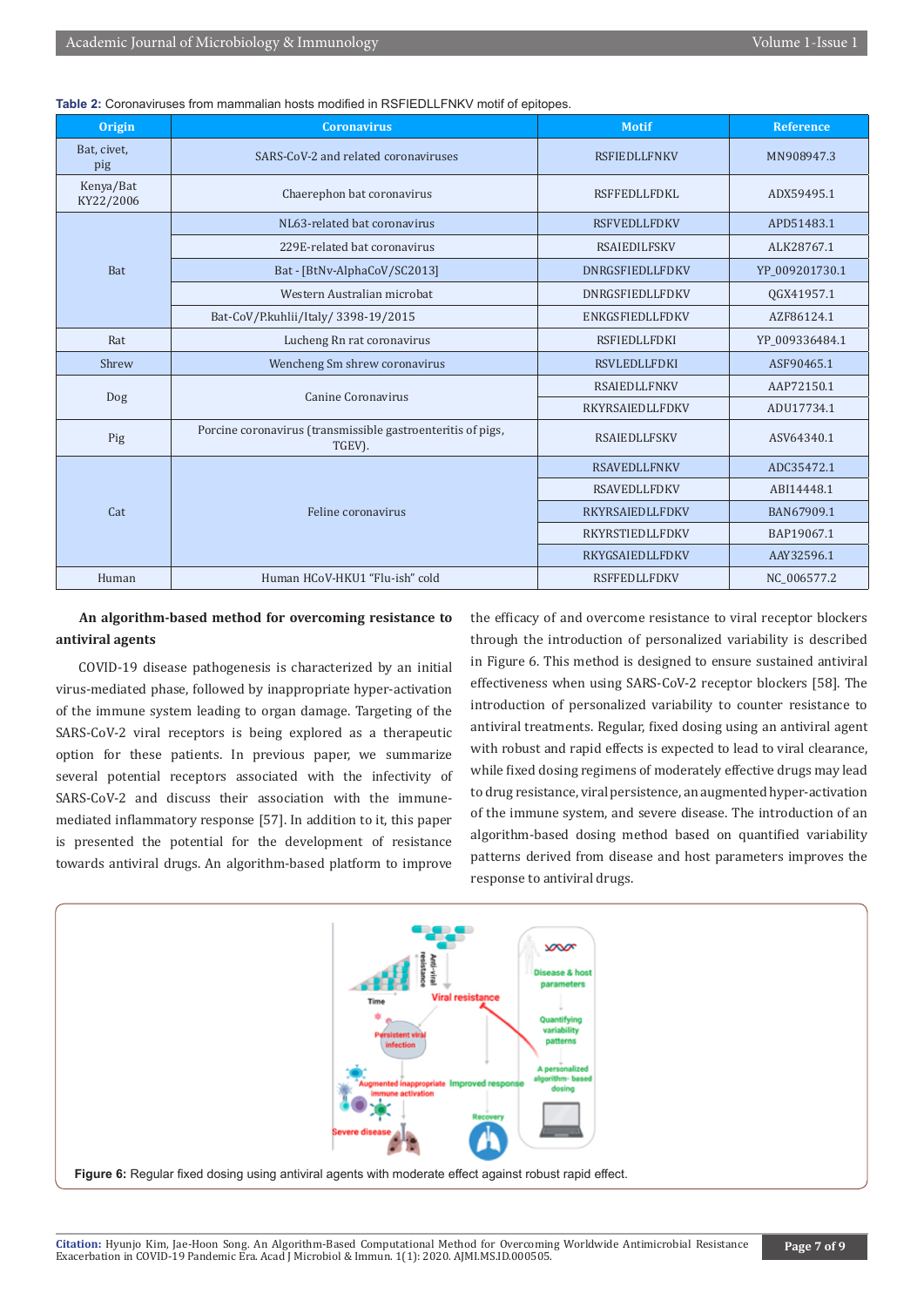# **Discussion**

One dimension we feel has not received the necessary attention is the impact of COVID-19 on AMR. Globally, the COVID-19 pandemic is superimposed on the ongoing pandemic of multi-drug resistant bacteria. While we do not argue against this practice, we stress that it is important to note that some of them may content additional chemicals that do not add much in terms of protection but instead may fuel bacterial antimicrobial resistance. Bacteria exploit efflux pumps to develop resistance against disinfectants, and these same efflux pumps contribute to AMR. In any case, it is essential that the public adhere to proper use to avoid the selection of bacteria with increased tolerance/ resistance to antimicrobials. Thus, the development of antiviral agents is brought into sharp focus worldwide against MDR and AMR.

# **Conclusion**

Many studies reporting on patients hospitalized with COVID-19 reveals widespread use of antimi- crobial therapies as part of the package of clinical care in some countries. Recent letter highlighted a need to prospectively monitor co-infections in patients with COVID-19 to understand whether co- infection affects disease progression, and to enable antimicrobial stewardship. It is of the utmost importance that the potential of the global pandemic to increase AMR is taken seriously. Therefore, new drug discovery for COVID-19 should be taken into consideration.

#### **Transparency Declarations**

None to declare.

# **Acknowledgment**

We are grateful to Authorities in Irish Publishing on Academic Journal of Immunology and Micro- biology for complete wavier towards publication of my article at this issue.

#### **References**

- 1. Beović B, Doušak M, Ferreira-Coimbra J, Nadrah K, et al. (2020) Antibiotic use in pa- tients with COVID-19: a 'snapshot' Infectious Diseases International Research Initiative (ID- IRI) survey. The Journal of antimicrobial chemotherapy, dkaa, pp. 326.
- 2. [Ma C, Sacco MD, Hurst B, Townsend JA, et al. \(2020\) Boceprevir, GC-376,](https://pubmed.ncbi.nlm.nih.gov/32541865)  and cal[pain inhibitors II, XII inhibit SARS-CoV-2](https://pubmed.ncbi.nlm.nih.gov/32541865) viral replication by targeting the viral main pro-[tease. Cell research, 30\(8\): 678-692.](https://pubmed.ncbi.nlm.nih.gov/32541865)
- 3. Wilson LA, Rogers Van Katwyk S, Fafard P, Viens AM, Hoffman SJ (2020) Lessons learned from COVID-19 for the post-antibiotic future. Globalization and health 16(1): 94.
- 4. Matsunaga N, Hayakawa K, Terada [M, Ohtsu H, Asai Y, et al. \(2020\)](https://pubmed.ncbi.nlm.nih.gov/32986793)  Clinical epidemio[logy of hospitalized patients with COVID-19 in Japan:](https://pubmed.ncbi.nlm.nih.gov/32986793)  [Report of the COVID-19 REGISTRY JAPAN. Clinical infectious diseases:](https://pubmed.ncbi.nlm.nih.gov/32986793)  [an official publication of the Infectious Diseases Society of America, ciaa,](https://pubmed.ncbi.nlm.nih.gov/32986793)  [pp. 1470.](https://pubmed.ncbi.nlm.nih.gov/32986793)
- 5. [Kost GJ \(2020\) Geospatial Spread of Antimicrobial Resistance, Bacterial](https://www.ncbi.nlm.nih.gov/research/coronavirus/publication/32886738)  [and Fungal Threats to COVID-19 Survival, and Point-of-Care Solutions.](https://www.ncbi.nlm.nih.gov/research/coronavirus/publication/32886738)  [Archives of pathology & laboratory](https://www.ncbi.nlm.nih.gov/research/coronavirus/publication/32886738) medicine, pp. 10.5858.
- 6. Usman M, Farooq M, Hanna K (2020) Environmental side effects of the injudicious use of antimicrobials in the era of COVID-19. The Science of the total environment 745*:* 141053.
- 7. Nieuwlaat R, Mbuagbaw L, Mertz D, Burrows L, Bowdish D, et al. (2020) COVID-19 and Antimicrobial Resistance: Parallel and Interacting Health Emergencies. Clinical infectious diseases: an official publication of the Infectious Diseases Society of America, ciaa, pp. 773.
- 8. Rawson T[M, Moore L, Castro Sanchez E, Charani E, Davies F, et al.](https://pubmed.ncbi.nlm.nih.gov/32433765) [\(2020\) COVID-19 and the potential long-term impact on antimicrobial](https://pubmed.ncbi.nlm.nih.gov/32433765) [resistance. The Journal of antimicrobial chemotherapy 75\(7\): 1681-](https://pubmed.ncbi.nlm.nih.gov/32433765) [1684.](https://pubmed.ncbi.nlm.nih.gov/32433765)
- 9. Rawson T[M, Ming D, Ahmad R, Moore L, Holmes AH \(2020\) Antimicrobial](https://pubmed.ncbi.nlm.nih.gov/32488173) [use, drug-resistant infections and COVID-19. Nature reviews.](https://pubmed.ncbi.nlm.nih.gov/32488173) [Microbiology 18\(8\): 409-410.](https://pubmed.ncbi.nlm.nih.gov/32488173)
- 10. Vecchio [G, Zapico V, Catanzariti A, Carboni Bisso I, Las Heras M \(2020\)](https://pubmed.ncbi.nlm.nih.gov/33048786) [Efectos adversos de lopinavir/ritonavir en enfermedad grave por](https://pubmed.ncbi.nlm.nih.gov/33048786) [coronavirus \(COVID-19\) \[Adverse effects of lopinavir/ritonavir in](https://pubmed.ncbi.nlm.nih.gov/33048786) [critically ill patients with COVID-19\]. Medicina 80\(5\): 439-441.](https://pubmed.ncbi.nlm.nih.gov/33048786)
- 11. Alvarez JC, Moine P, Davido B, Etting I, Annane D, et al. (2020) Population pharma- cokinetics of lopinavir/ritonavir in Covid-19 patients. European journal of clinical pharmacology, pp. 10.1007.
- 12. [Shih RD, Maki DG, Hennekens CH \(2020\) Remdesivir for coronavirus](https://pubmed.ncbi.nlm.nih.gov/33043163) [2019 \(COVID-19\): More promising but still unproven. Contemporary](https://pubmed.ncbi.nlm.nih.gov/33043163) [clinical trials communications, pp. 100663.](https://pubmed.ncbi.nlm.nih.gov/33043163)
- 13. Ali E, Ziglam H, Kohla S, Ahmed M, Yassin M (2020) A Case of Fulminant Liver Failure in a 24-Year-Old Man with Coinfection with Hepatitis B Virus and SARS-CoV-2. The American journal of case reports 21: e925932.
- 14. de Koff EM, van Houten MA, Sanders E, Bogaert D (2020) Severity of Respiratory Infections with Seasonal Coronavirus Is Associated With Viral and Bacterial Coinfections. The Pediatric infectious disease journal.
- 15. Song W, Jia X, Zhang X, Ling Y, Yi Z (2020) Co-infection in COVID-19, a cohort study. The Journal of infection S0163-4453(20): 30648-30654.
- 16. [Matouk AE \(2020\) Complex dynamics in susceptible-infected models for](https://www.sciencedirect.com/science/article/pii/S0960077920306536) [COVID-19 with multi-drug resistance. Chaos, solitons, and fractals 140:](https://www.sciencedirect.com/science/article/pii/S0960077920306536) [110257.](https://www.sciencedirect.com/science/article/pii/S0960077920306536)
- 17. Bhuiyan [FR, Howlader S, Raihan T, Hasan M \(2020\) Plants Metabolites:](https://pubmed.ncbi.nlm.nih.gov/32850918) [Possibility of Natural Therapeutics against the COVID-19 Pandemic.](https://pubmed.ncbi.nlm.nih.gov/32850918) [Frontiers in medicine 7: 444.](https://pubmed.ncbi.nlm.nih.gov/32850918)
- 18. Yoon EJ, Tong [D, Anton GM, Jasinski JM, Claus CF, et al. \(2020\) Patient](https://pubmed.ncbi.nlm.nih.gov/33045455) [Satisfaction with Neurosurgery Telemedicine](https://pubmed.ncbi.nlm.nih.gov/33045455) Visits During the [COVID-19 Pandemic: A Prospective Cohort Study. World](https://pubmed.ncbi.nlm.nih.gov/33045455) neurosurgery [S1878-8750\(20\): 32189-32196.](https://pubmed.ncbi.nlm.nih.gov/33045455)
- 19. [Agostini ML, Pruijssers AJ, Chappell JD, Gribble J, Xiaotao Lu, et al.](https://pubmed.ncbi.nlm.nih.gov/31578288) [\(2019\) Small-Molecule An](https://pubmed.ncbi.nlm.nih.gov/31578288)tiviral β-d-*N*4-Hydroxycytidine Inhibits [a Proofreading-Intact Coronavirus with a High Genetic Barrier to](https://pubmed.ncbi.nlm.nih.gov/31578288) [Resistance. Journal of virology 93\(24\): e01348-19.](https://pubmed.ncbi.nlm.nih.gov/31578288)
- 20. Lynch [C, Mahida N, Gray J \(2020\) Antimicrobial stewardship: a COVID](https://pubmed.ncbi.nlm.nih.gov/33045312) [casualty? The Journal of hospital infection S0195-6701\(20\): 30462-X.](https://pubmed.ncbi.nlm.nih.gov/33045312)
- 21. [Riad A, Gad A, Hockova B, Klugar M \(2020\) Oral Candidiasis in Non-](https://pubmed.ncbi.nlm.nih.gov/33042219)[Severe COVID-19 Patients: Call for Antibiotic Stewardship. Oral surgery.](https://pubmed.ncbi.nlm.nih.gov/33042219)
- 22. Stevenson DR, Sahemey M, Cevallos Morales J, Martín-Lázaro J, Buchanan R, et al. (2020) Improving Antimicrobial Stewardship in Critically-Ill Patients with COVID-19. Clinical infectious diseases: an official publication of the Infectious Diseases Society of America, ciaa, pp. 1559.
- 23. van Berkel M, Kox M, Frenzel T, Pickkers P, Schouten J (2020) Biomarkers for antimicrobial stewardship: a reappraisal in COVID-19 times? Critical care (London, England) 24(1): 600.
- 24. Torres [I, Artaza O, Profeta B, Alonso C, Kang J \(2020\) COVID-19](https://pubmed.ncbi.nlm.nih.gov/32986981) vaccination: re[turning to WHO's Health For All. The Lancet. Global](https://pubmed.ncbi.nlm.nih.gov/32986981) [health 8\(11\): e1355-e1356.](https://pubmed.ncbi.nlm.nih.gov/32986981)
- 25. Vilbrun SC, Mathurin L, Pape JW, Fitzgerald D, Walsh KF (2020) Case Report: Multidrug-Resistant Tuberculosis and COVID-19 Coinfection in Port-au-Prince, Haiti. The American journal of tropical medicine and hygiene.